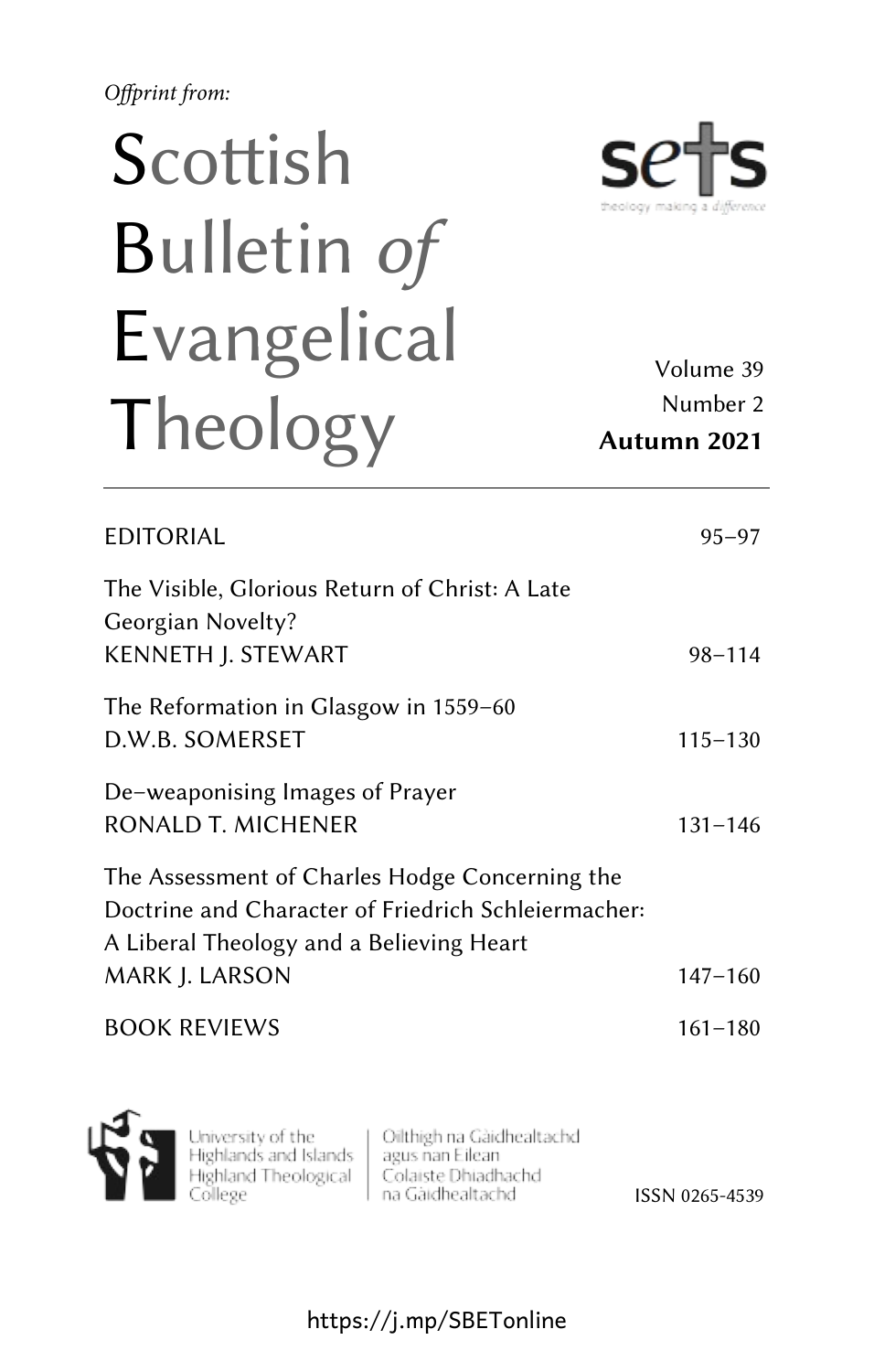## *Scottish Bulletin of Evangelical Theology*

Following her conclusion, Faro has three helpful excurses. These provide some short and intriguing developments on some themes noted in the body of the text. They may be adequately identified by their titles: 'Good versus evil desire in Genesis 2-3 and the tenth commandment'; 'When God takes human life: corruption, evil, and death'; and 'A word about theology, ideology, and the tree of knowledge: in defense of blending academia and faith'. The book then ends with an appendix listing 'All occurrences of evil רעע, רעה, ווא in Genesis BHS MT compared with Rahlf's LXX and NASB English translation'.

I was pleased to see in this work a concerted effort to apply a study of words and their meanings to the task of theology in what seems to be a more appropriate way than has been done in the past. The major value of this work is, I believe, in that procedure being detailed and also in the more conceptual and theological portions. Unfortunately, due to the small sample of text, any conclusions of the meaning of words are rather general and unlikely to receive the nuance that may be seen in a more thorough study. Thankfully, (here I write as one who has studied the adjective and noun across the entire Ancient Hebrew literature for my doctoral dissertation) it does not appear to let down her development of themes in any critical way. Other than that, my only quibbles would be that Faro treats the word family as though it were one word (which thankfully turns out to not be a massive problem for these particular words), and a small amount of relevant literature on lexical work was missed.

I would recommend this book primarily for academics and people with academic training in biblical studies who are interested in the process of theology. It will be of particular interest to those wanting to know how the study of words can work its way through to theology.

*Philip D. Foster, Edinburgh*

*Devoted to God's Church: Core Values for Christian Fellowship*. By Sinclair B. Ferguson. Edinburgh, UK: The Banner of Truth Trust, 2020. ISBN: 978-1-84871-976-7. xii + 187pp. £6.50.

One of the great privileges of being a believer is not only knowing and being *in Christ*, but also knowing and belonging *to God's people* (p. 187). This is the heart of Sinclair Ferguson and the impetus for this inspiring work that offers essential biblical doctrine related to the church. Ferguson outlines this doctrine with clarity, supplying principles and practices for all who belong to God's family. If you are searching for a new-members book or are thinking about church membership – this book will prove beneficial. The core values for disciples are universal regardless of church size, location or moment in history. Ferguson covers areas pertinent to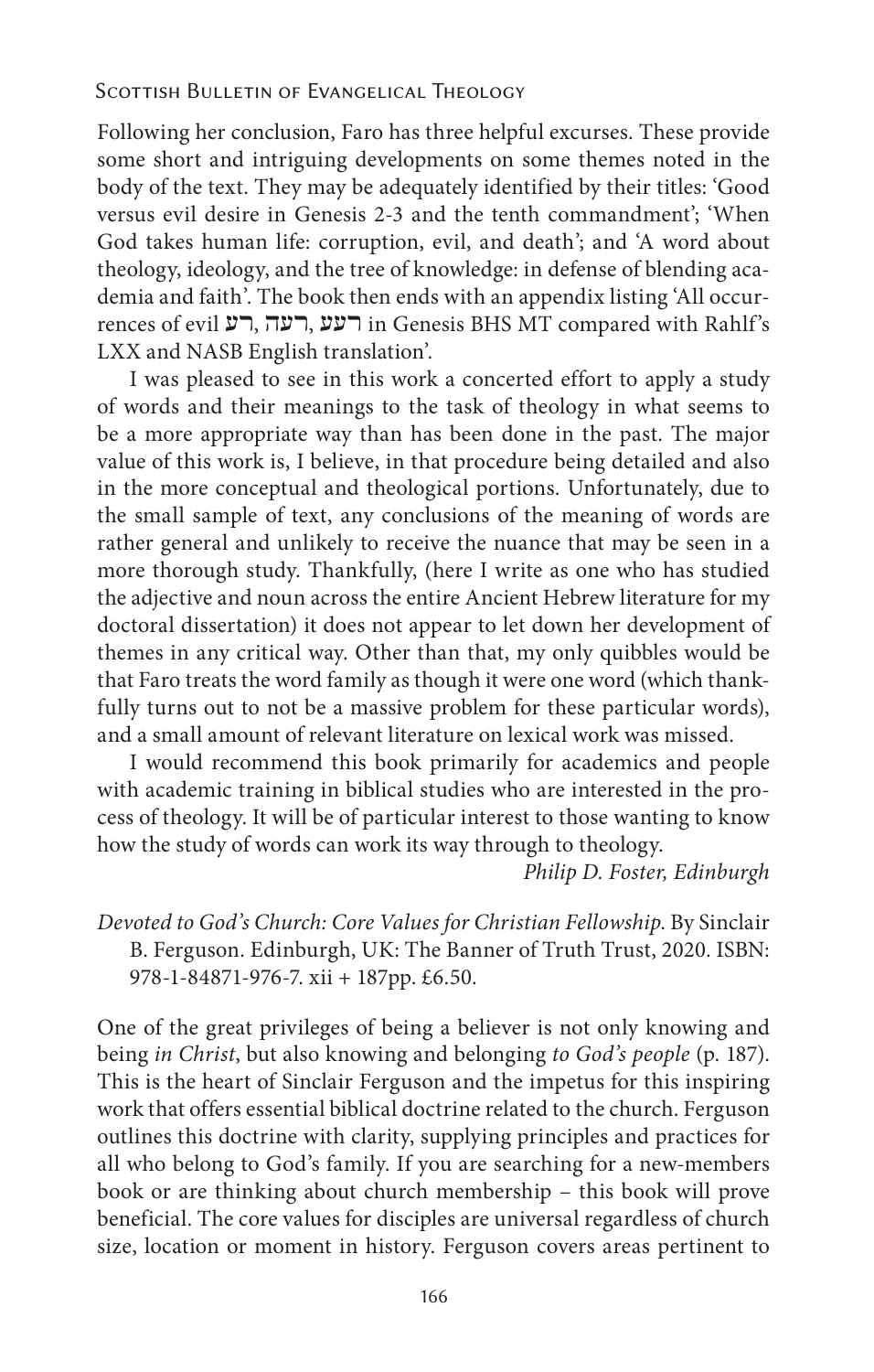church life as a skilled theologian, a compassionate pastor, and a fellow church member.

*Devoted to God's Church* is not only *Ecclesiology 101* but is also highly personal in that it highlights the meaning of belonging to a local church, worshipping, serving and reaching the world. Chapter emphases include: 1) *What Is a Church*, 2) *Are You a Christian*, 3) *Being a Disciple*, 4) *What is a Member*, 5) *Worship*, 6) *The Bible*, 7) *Christian Baptism*, 8) *Prayer*, 9) *Christian Service*, 10) *Communion*, and 11) *Christian Witness and World Mission*. Eleven weighty chapters well worth the investment, and two of which I briefly highlight below.

While people seek to analyse and assess worship, Ferguson, in Chapter 5, rightly determines that God alone is capable and worthy to assess the quality of our worship. To prove this, he turns to the prophet's vision in Isaiah 6, where he examines 1) the glory of God, 2) the sovereignty of God, 3) the holiness of God, 4) sensing and tasting pardon, and 5) the sermon. He sees Isaiah's 'Woe is me! For I am lost … (Isa. 6:5)' as significant, in that it is the seventh of seven 'Woes' that covers an assortment of sins and sinners (5:8, 11, 18, 20, 21, 22), Isaiah being the last offender. Ferguson's point for the church to grasp is that when our worship is genuine, we will never leave the service the same as we came, for the Lord will meet us, teach us, convict us, forgive us, and equip us.

As Ferguson explores the topic of Christian baptism (Chapter 7), he highlights that often believers place too little value on baptism and especially its long-term effects on their lives. Drawing from Luther's *Baptizatus sum* ('I am a baptized man!') Ferguson encourages us to 'live a baptized life' (p. 112). Luther was reminding himself of who *he was* in Christ and as such, every believer should view their baptism as a daily reminder of who *they are* in Christ. Failure to do so reveals an insufficient view of baptism. After setting forth baptism's importance there are discussions on 1) What baptism is, and 2) What baptism means. In the first section he finds that baptism is a naming ceremony – our baptism is into the *Name*. Like receiving a name at birth, baptism does not change anything *within us*, but baptism, like our name has a lifelong impact *on us* (p. 104). In the second section Ferguson explores what it means to truly be *in Christ* using Colossians 2:11-15 as his lens. He strikingly concludes that Jesus' baptism was also a naming ceremony for there, the Father publicly identified him as the Son of God (Luke 3:21-23; Ps. 2:7; Isa. 42:1).

Ferguson's work points to his deep love for the church. If our Lord loved and died for the church, Ferguson believes Jesus' disciples should love the church as well, and this should involve belonging to and actively serving in a local church. The work also points to Ferguson's prophetic